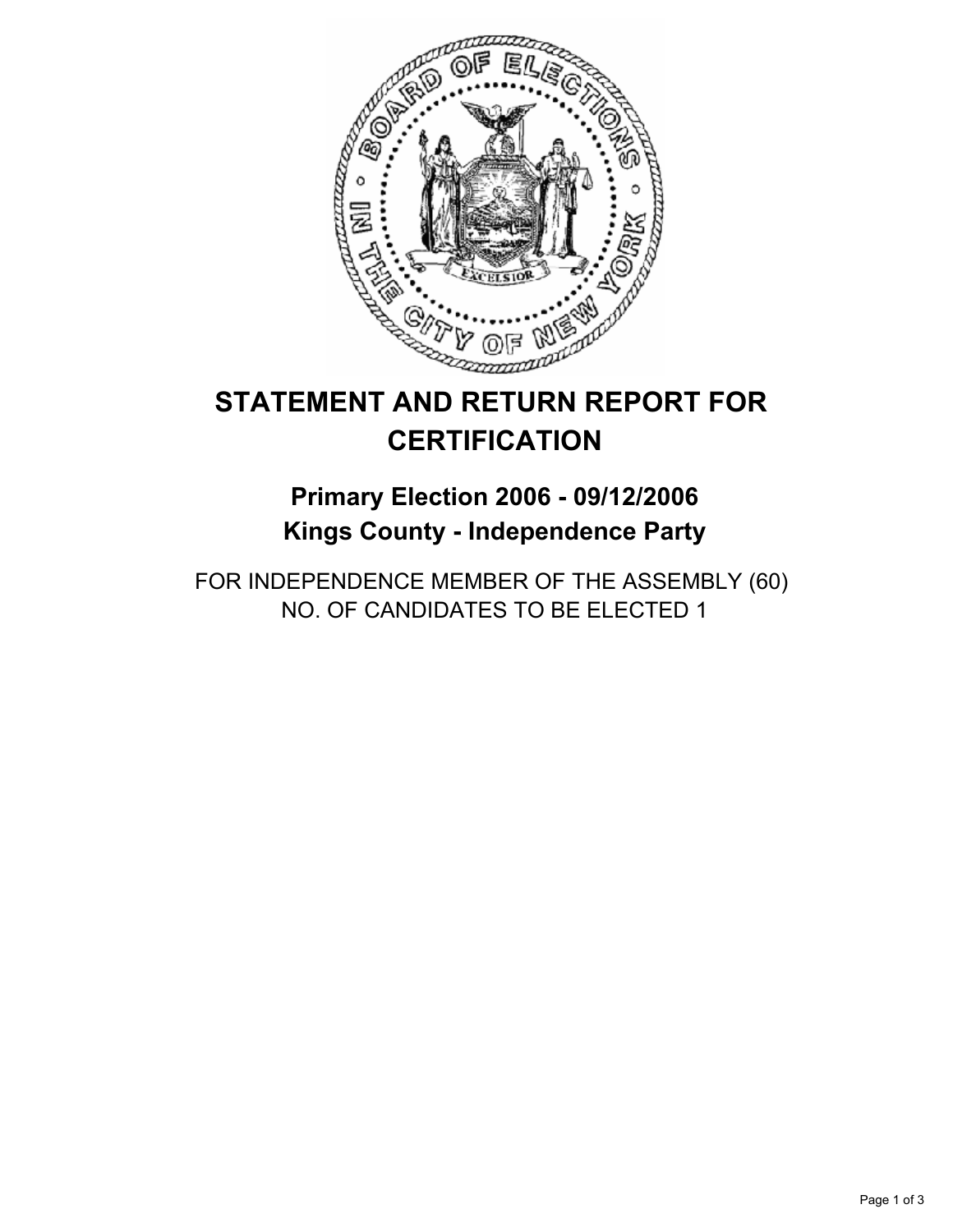

#### **ASSEMBLY DISTRICT 60**

| <b>EMERGENCY</b>                |    |
|---------------------------------|----|
| ABSENTEE/MILITARY               |    |
| AFFIDAVIT                       |    |
| D JANELE HYER-SPENCER           | 22 |
| A. XANTHAKIS (WRITE-IN)         |    |
| ANTHONY C. XANTHAKIS (WRITE-IN) |    |
| ANTHONY HANTIAKIS (WRITE-IN)    |    |
| ANTHONY XANTHAKIS (WRITE-IN)    | ◠  |
| <b>TOTAL VOTES</b>              | 27 |